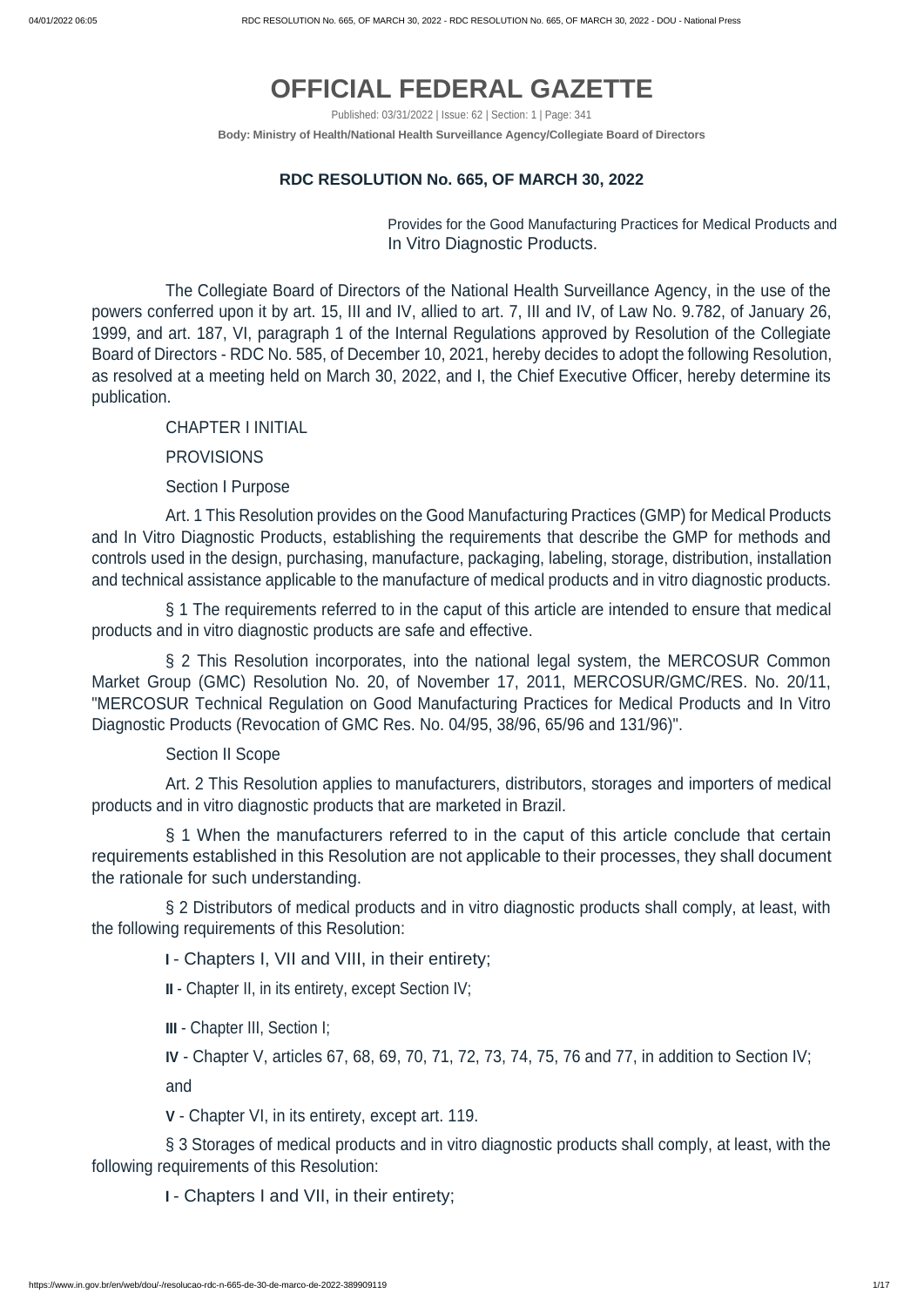II - Chapter II, in its entirety, except Section IV;

§ 4 Importers of medical products and in vitro diagnostic products shall comply, at least, with the following requirements of this Resolution:

**III** - Chapter III, Section I;

**IV** - Chapter V, articles 67, 68, 69, 70, 71, 72, 73, 74, 75, 76 and 77; and

**V** - Chapter VI, in its entirety, except art. 119.

**I** - Chapters I, II, VII, VIII and IX in their entirety;

**II** - Chapter III, Section I and Section III;

**III** - Chapter IV, art. 63, clauses III, IV and V;

**IV** - Chapter V, articles 67, 68, 69, 70, 71, 72, 73, 74, 75, 76, 77, 85, 86 and 87, in addition to Sections III and IV; and

**V** - Chapter VI, in its entirety, except art. 119.

§ 5 Companies that carry out more than one activity shall comply with the specific requirements defined for each activity.

§ 6 The minimum requirements to be complied with, defined in §§ 2, 3 and 4 of this article, are applicable to distributors, storages and importers, even if the provision only mentions the word manufacturer.

Section III Definitions

Art. 3 For the purpose of this Resolution, the following definitions are adopted:

<sup>I</sup> - technical assistance: maintenance or repair of a finished product in order to return it to its specifications;

II - quality audit: an established, systematic, independent examination of a manufacturer's entire quality system, performed at regular intervals and with sufficient frequency to ensure that both the activities of the quality system and its results meet the procedures specified in its quality system;

III - component: raw material, substance, piece, part, software, hardware, packaging, labeling or instruction for use, used during the manufacture of a medical product and in vitro diagnostic product, intended to be included as part of the finished product;

IV - design input data: a description of the physical attributes, indication of use, performance, compatibility, safety, effectiveness, ergonomics, usability, information from previous designs, and risk management results, among other requirements of a medical product or in vitro diagnostic product that are used as the basis of their design;

<sup>V</sup> - design output data: result of the work in each phase of the design and its final result which, when finished, is the basis for the product master record (PMR);

VI - harm: physical injury or damage to a person's health, or damage to property or the environment;

VII - specifications: requirements to which products, components, production activities, technical assistance, services, quality system or any other activity shall conform with; VIII - establish: define, document in written or electronic form, and implement;

IX - manufacturer: any person who designs, manufactures, assembles, or processes a finished product, including those who perform contracted functions of sterilization, labeling, and packaging;

X - executive management: senior management of the company, responsible for providing resources and with the authority to establish or change the company's policy and quality system;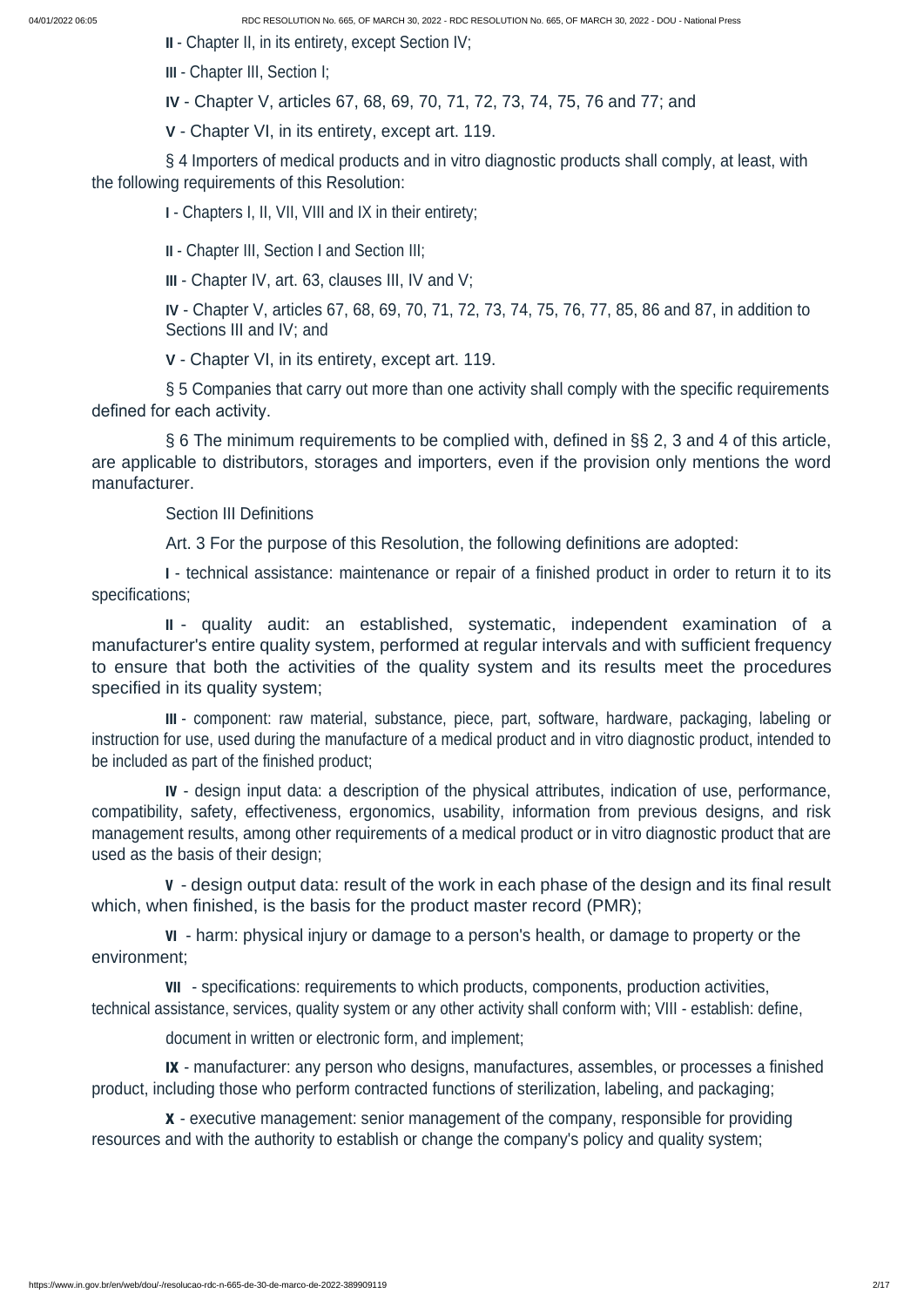XI - risk management: the systematic application of policies, procedures, and management practices to the tasks of analyzing, assessing, controlling, and monitoring risks associated with a given product or process;

XII - batch or lot: quantity of a product produced in a manufacturing or sterilization cycle, the essential characteristic of which is homogeneity;

XIII - manufacturing material: material or substance employed in the manufacturing process or in order to facilitate this process, including cleaning agents, mold release agents, lubricating oils, sterilants, or other by-products of the manufacturing process;

XIV - non-conformity: failure to meet a previously specified requirement;

XXI - quality: the totality of aspects and characteristics that enable a medical product or in vitro diagnostic product to meet the requirements on being suitable for use, including safety and performance;

XV - serial or batch number: a distinct combination of letters or numbers, or both, from which the complete history of purchasing, manufacturing, packaging, labeling, and distribution of finished products can be determined;

XVI - danger: potential source of harm;

XVII - quality policy: the totality of an organization's intentions and guidelines with regard to quality, as expressed by the executive management;

XVIII - special process: any process whose results cannot be completely verified by subsequent inspections and tests;

XIX - production: all the operations involved in manufacturing a given product, from the receipt of the components, through processing and packaging, to obtaining the finished product;

XX - finished product: any product or accessory suitable for use, packaged and labeled;

**XXXI** - validation: confirmation by analysis and objective evidence that the requirements defined for a certain purpose consistently lead to the expected result;

XXII - complaint: written, oral or electronic communication with regard to the non-acceptance of the identity, quality, durability, reliability, safety, effectiveness or performance of a product;

XXIII - record: physical or electronic document that evidences data, facts, specific events, and results achieved in relation to conformity with quality system procedures and standards;

XIV - product history file: compilation of records containing the complete production history of a finished product;

XV - design history file: compilation of documents containing the complete history of the design of a finished product;

XVI - product master record (PMR): compilation of documents containing specifications, instructions, and procedures for obtaining a finished product, as well as for its installation, technical assistance, and maintenance;

XVII - rework: part or the totality of the manufacturing operation intended to correct nonconformity of a component, intermediate or finished product, so that it meets the specifications defined in the DMR;

XVIII - design review: a documented, systematic, and thorough examination performed during the course of the development of the design to assess its suitability to the established plan and objectives;

XIX - risk: combination between probability of occurrence and severity of harm;

XXX - quality system: organizational structure, responsibilities, procedures, specifications, processes and resources required for quality management;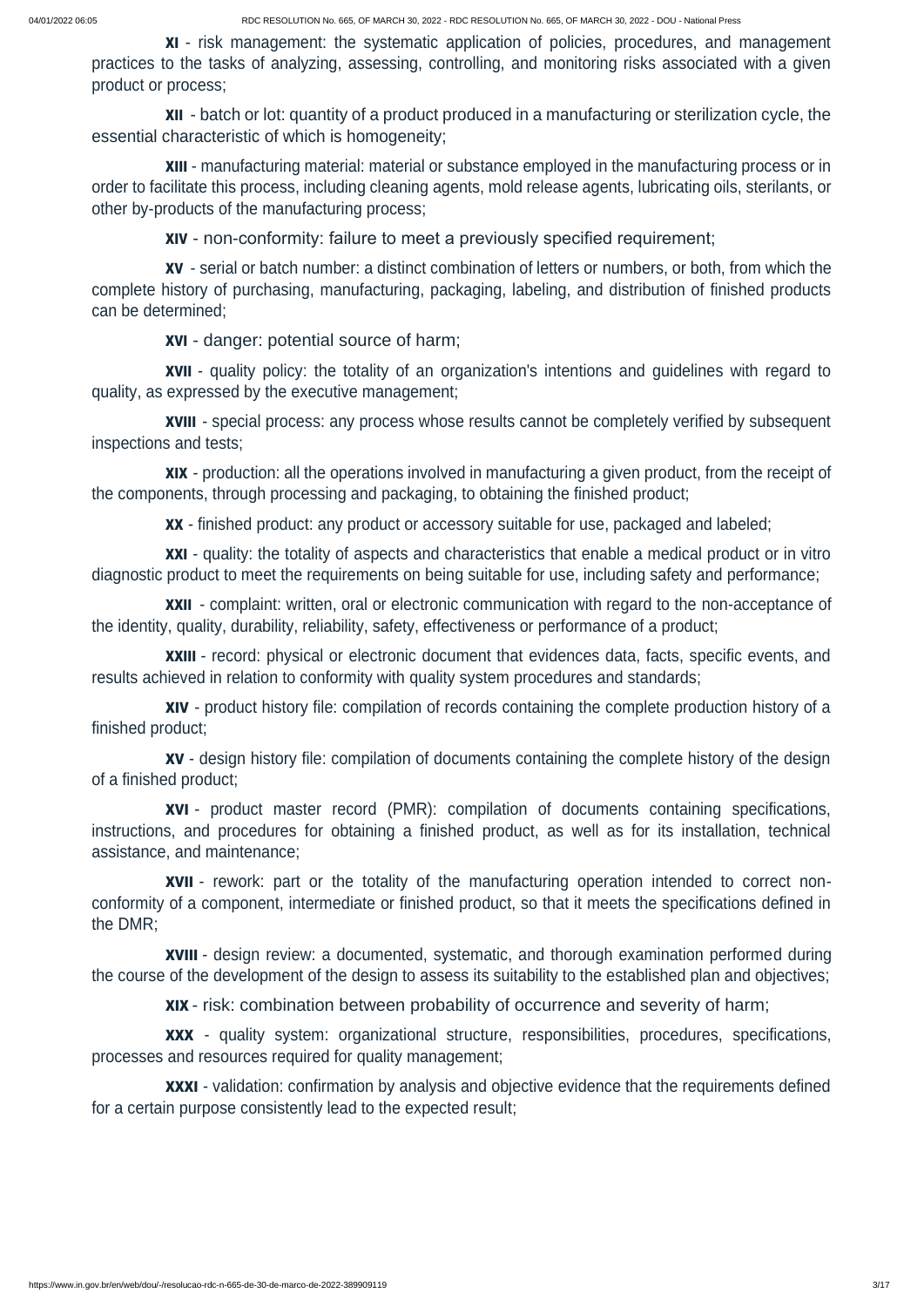**XXXII** - verification: confirmation, by analysis and presentation of objective evidence, that specified requirements have been met, including the process of examining the results of an activity to determine conformity with established specifications; and

**XXXIII** - shelf life: period of time estimated by the manufacturer in which a product correctly fulfills the functions for which it was designed.

§ 3 Regarding a project, the validation referred to in item XXXI of the caput of this article means establishing and documenting objective evidence that the product specifications meet the user's needs and its intended use.

§ 4 Regarding a process, the validation referred to in item XXXI of the caput of this article means establishing and documenting objective evidence that the process will consistently produce a result that meets the predetermined specifications.

§ 1 The procedures referred to in item II of the caput of this article shall be implemented in an efficient and suitable manner to achieve the objectives of the quality system.

§ 2 The quality audit referred to in item II of the caput of this article differs from other quality system activities required by this Resolution.

# CHAPTER II

# GENERAL REQUIREMENTS OF THE QUALITY SYSTEM

Section I General

**Requirements** 

Art. 4 Each manufacturer shall establish and maintain a quality system to ensure that the requirements of this Resolution are met and that the products manufactured are safe, effective, and suitable for their intended use.

Sole paragraph. As part of its activities in the quality system mentioned in the caput of this article, each manufacturer shall:

<sup>I</sup> - establish and maintain effective quality system instructions and procedures in accordance with the requirements of this Resolution; and

II - establish procedures to meet the legal provisions provided for in the health legislation in force.

Section II

Management responsibility

Subsection I

Quality Policy

Art. 5 The executive management of each manufacturer shall establish its policy and objectives on commitment to quality, which shall be measurable and consistent with the established policy.

Art. 6 The executive management shall maintain the quality policy at all levels of the organization.

Art. 7 The executive management shall ensure that the quality policy is described in a quality manual and understood by all employees who may affect or influence the quality of a product.

Subsection II

Organization and responsibilities

Art. 8 Each manufacturer shall:

<sup>I</sup> - establish and maintain an appropriate organizational structure, represented by an organizational chart, with personnel sufficient to ensure that products are manufactured in accordance with the requirements of this Resolution;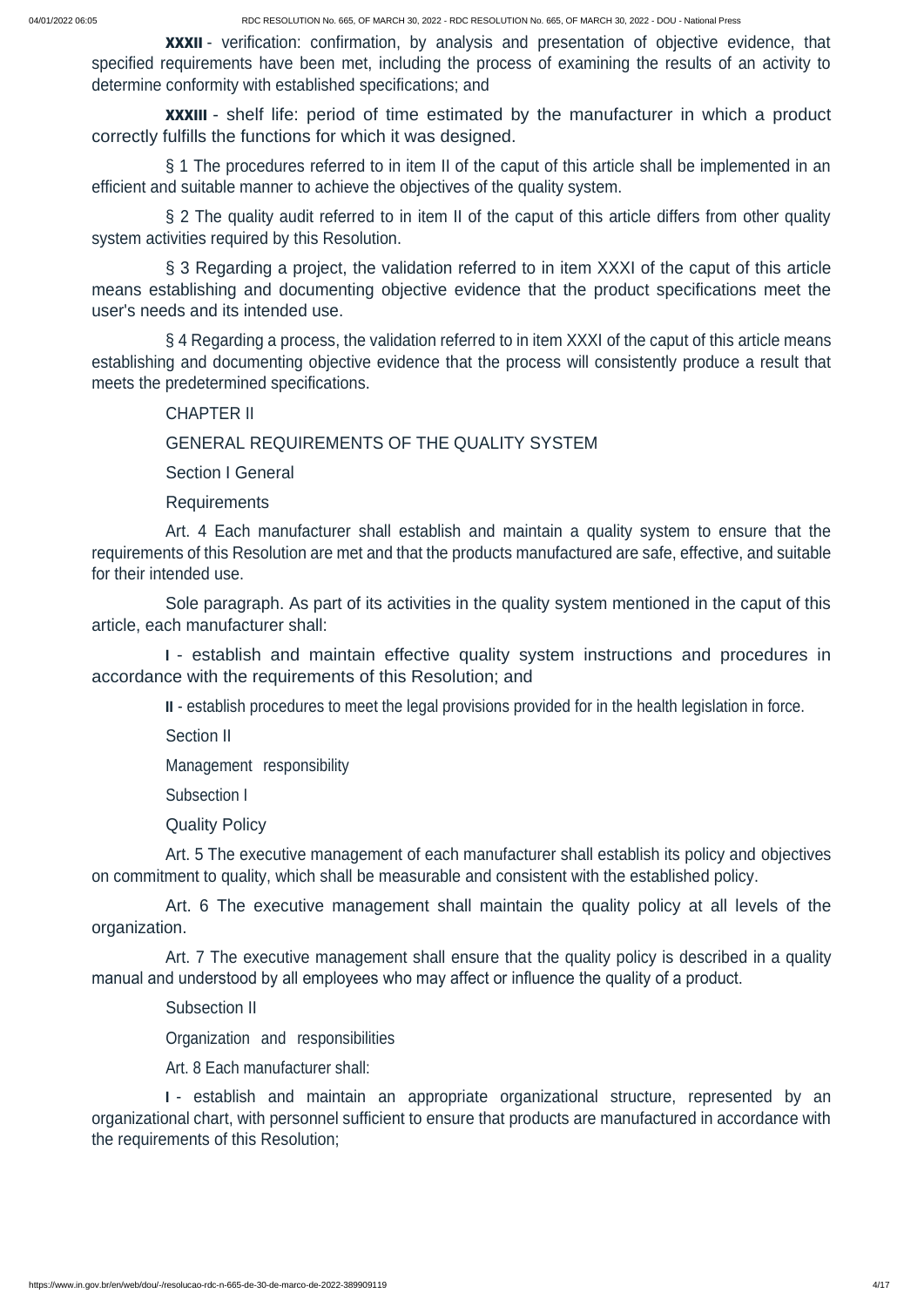II - establish the responsibility, authority, and interrelation of all personnel who manage, perform, and verify quality-related work, with the independence necessary in the exercise of their responsibilities; and

III - establish verification functions, provide suitable resources, and assign trained personnel to perform the verification activities.

Art. 9 The executive management of each manufacturer shall appoint an individual from the executive management itself who, regardless of other functionss, has the authority and responsibility to:

<sup>I</sup> - ensure that quality system requirements are established and maintained in accordance with this Resolution; and

II - report on the performance of the quality system to the executive management for review and provide information on improvement of the quality system.

Sole paragraph. The appointment referred to in the caput of this article shall be documented.

Subsection III

Management review

Art. 10. The executive management of each manufacturer shall assess the suitability and effectiveness of the quality system at defined intervals and with sufficient frequency to ensure that the quality system meets the requirements of this Resolution and meets the established quality policy objectives.

Art. 11. The management review shall be performed in accordance with established review procedures and the results of each quality system review shall be documented.

Art. 12. Matters related to audit results, post-marketing information, process performance and product conformity, status of corrective and preventive actions, changes that may affect the quality system or product conformity, regulatory requirements, among others, shall be taken into consideration for management review.

# Section III Personnel

Art. 13. Each manufacturer shall have sufficient personnel with education, experience, training and practice compatible with the duties of the position, in order to ensure that all activities provided for in this Resolution are correctly performed.

Art. 14. Descriptions defining authority, responsibility and necessary requirements of all personnel for the various tasks of the company shall be maintained.

Art. 15. Each manufacturer shall ensure that all personnel are trained to properly perform the tasks assigned to them.

§ 1 The training mentioned in the caput of this article shall be conducted in accordance with the procedures established by qualified persons to ensure that employees have an adequate understanding of their regular functions and of the requirements of this Resolution applicable to their functions.

§ 2 As part of the training referred to in the caput of this article, all employees shall be warned of product defects that may occur as a result of incorrect performance of their specific functions.

# § 3 The training of the personnel shall be documented.

Art. 16. Each manufacturer shall ensure that any consultant who advises on methods employed or controls used for the design, purchase, manufacture, packaging, labeling, storage, installation or technical assistance of products, has sufficient qualifications - education, training and experience - to advise on the matters for which they were hired.

Art. 17. The hiring of consultants shall be performed in accordance with the purchasing control requirements set forth in this Resolution.

Section IV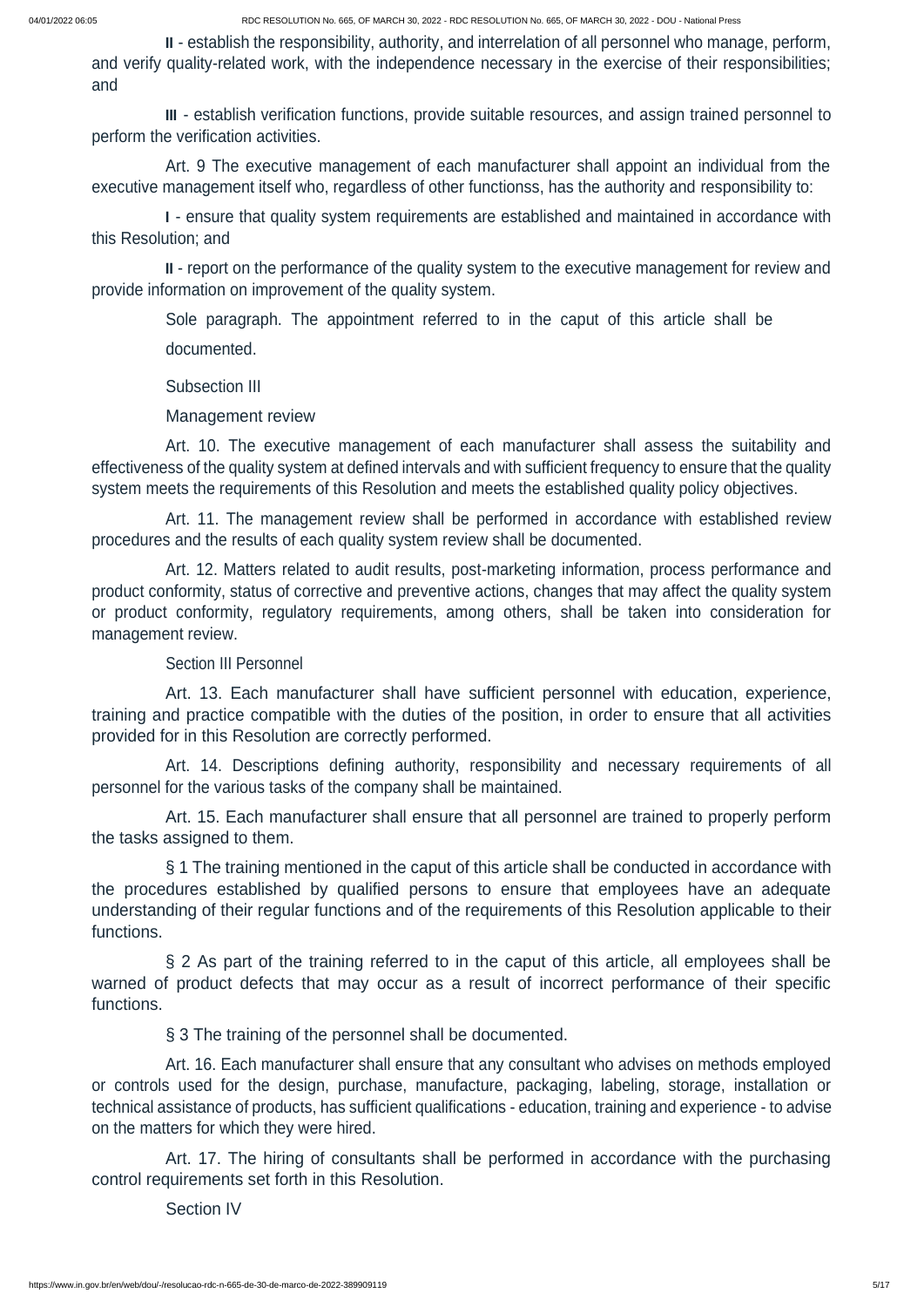Risk management

Art. 18. Each manufacturer shall establish and maintain an ongoing risk management process that involves the entire life cycle of a medical product or in vitro diagnostic product, from its conception to discontinuation, to:

<sup>I</sup> - identify the associated hazards;

II - estimate and evaluate the risks involved;

III - control the associated risks; and

**IV** - assess the effectiveness of the established controls.

Art. 19. The ongoing risk management process shall include the following elements: I -

analysis;

II - assessment;

III - control; and

IV - risk monitoring.

Art. 20. The company's executive management shall appoint the professionals responsible, establish the policy for determining the criteria for risk acceptability, as well as determine a periodic review of risk management activities, in order to ensure the adequacy and effectiveness of these activities.

Section V

Purchasing controls

Art. 21. Each manufacturer shall establish and maintain procedures to ensure that components, manufacturing materials and finished products manufactured, processed, labeled or packaged by third parties, or stored by them under contract, are in conformity with the specifications.

Sole paragraph. Each manufacturer shall ensure that the services performed by third parties mentioned in the caput of this article are in conformity with the specifications established by it.

Art. 22. Each manufacturer shall establish and maintain, according to the impact on the quality of the final product, criteria for assessing suppliers, specifying the requirements, including quality requirements, which shall be met by suppliers.

Art. 23. Each manufacturer shall assess and select potential suppliers, according to their ability to meet previously established requirements, maintaining a record of approved suppliers.

Sole paragraph. Records of supplier assessment and results shall be maintained.

Art. 24. An agreement, in which the suppliers undertake to notify the manufacturer of any change to the product or service, so that the manufacturer can determine whether the change affects the quality of the finished product, shall be documented.

Art. 25. Each manufacturer shall maintain records of purchase orders that clearly describe or reference specifications, including quality requirements, for components, manufacturing materials, finished products, or services ordered or hired.

Art. 26. Each manufacturer shall review and approve the purchasing documents prior to their release.

Art. 27. Approval of purchase orders, including the date and manual or electronic signature of the person responsible, shall be documented.

CHAPTER III

DOCUMENTS AND QUALITY RECORDS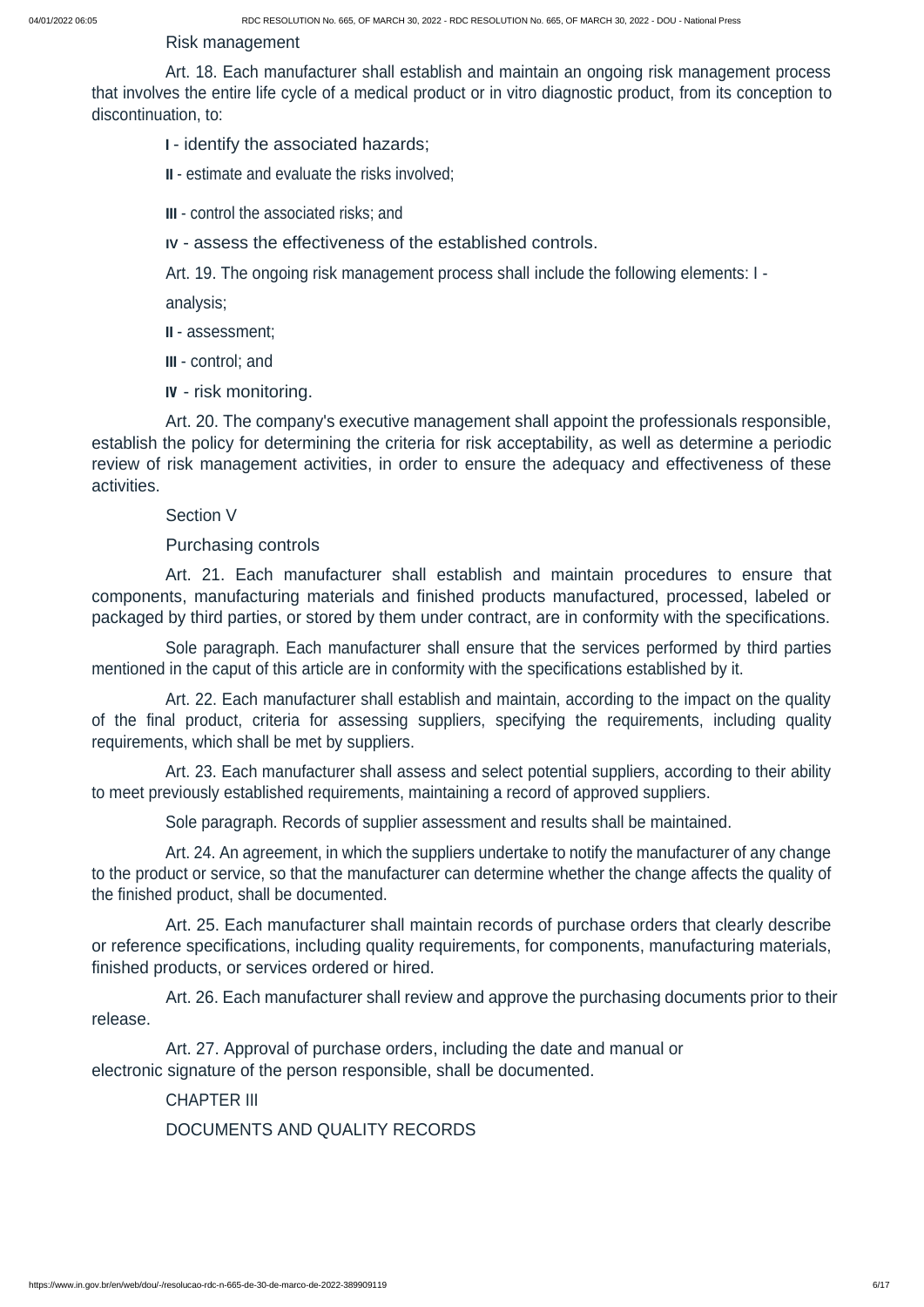Section I General Requirements

Art. 28. Each manufacturer shall establish and maintain document control procedures to ensure that all documents indicated in this Resolution are correct and suitable for their intended use, and that they are understood by all who may affect or influence the quality of a product.

Art. 29. Each manufacturer shall appoint people to assess and approve all documents established in this Resolution for adequacy prior to their issuance.

Sole paragraph. The approval referred to in the caput of this article, including the date and manual or electronic signature of the person responsible for approving the documents, shall be documented.

Art. 30. Each manufacturer shall ensure that all documents are up to date and available at application sites, and that all unnecessary or obsolete documents are withdrawn from use, or protected from unintended use.

Art. 31. Changes to specifications, methods, or procedures relating to the quality system shall be assessed, documented, reviewed, and approved by persons whose function and level of responsibility are equivalent to those who performed the original review and approval.

Art. 32. Each manufacturer shall maintain records of changes in documents that shall include:

**I** - description of the change;

**II** - identification of the documents changed;

**III** - identification of the documents affected;

**IV** - identification of the person responsible for the change;

**V** - date of approval of the change; and

**VI** - the date on which the change becomes effective.

Art. 33. A list of current documents shall be maintained to identify the current situation of the documents and ensure that only current and approved documents are in use.

Art. 34. All quality documents and records shall be legible and maintained as to minimize damage, prevent losses, and enable their quick retrieval.

Art. 35. All digitally archived documents and records shall be backed up.

Art. 36. Documents and records deemed confidential by the manufacturer may be flagged to alert the competent health authority.

Art. 37. All necessary documents and records relating to a product shall be maintained for a period of time equivalent to the shelf life of the product, counted from the date of its distribution, and in no case less than two years.

Section II

Product History File

Art. 38. Each manufacturer shall maintain product history files.

Art. 39. Each manufacturer shall establish and maintain procedures to ensure that the product history files are maintained for each batch or series to demonstrate that products have been

manufactured in accordance with the product master record and the requirements of this Resolution.

Art. 40. The product history file shall include, or reference, the following information:

<sup>I</sup> - manufacture date;

II - components used;

III - quantity manufactured;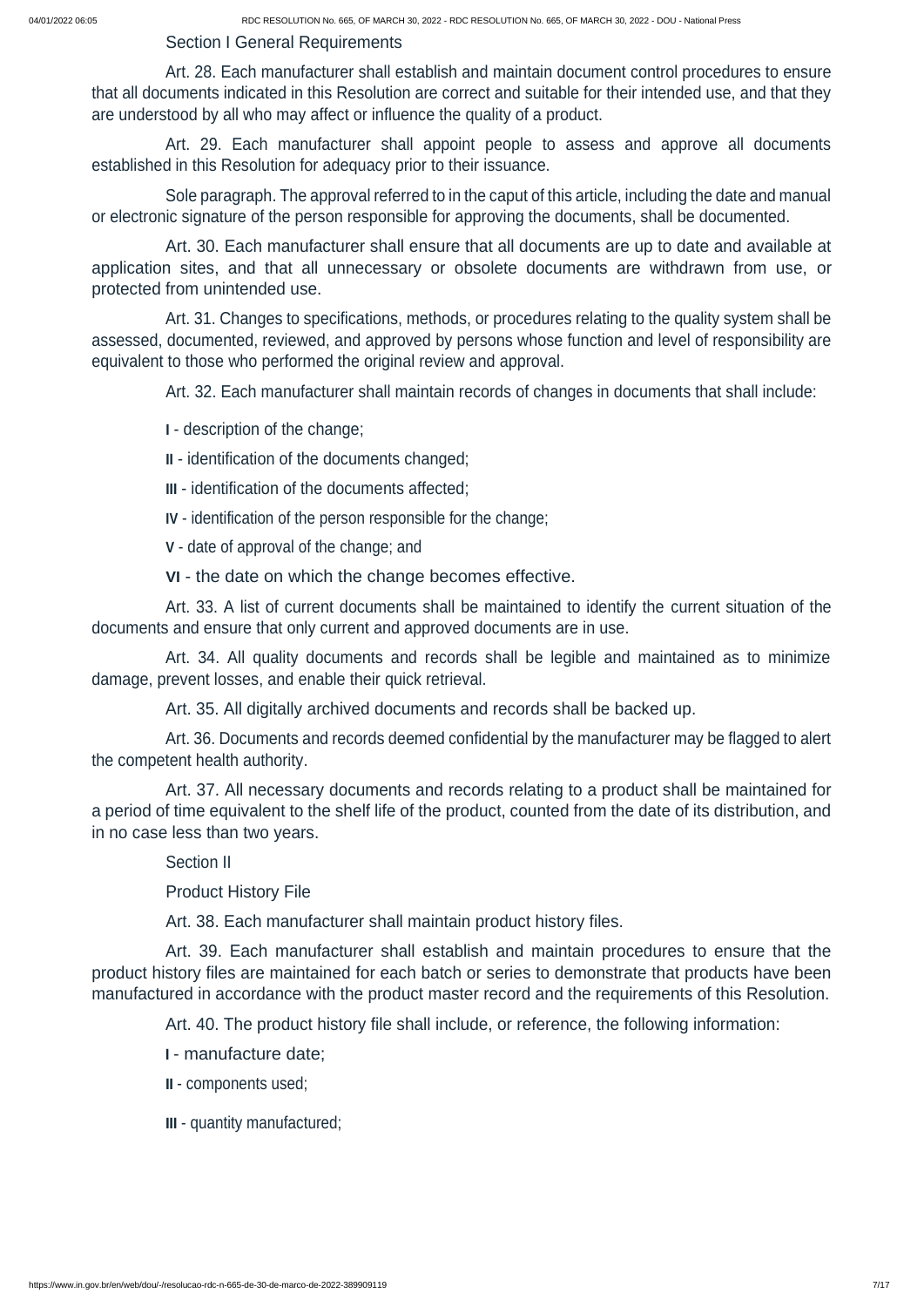**IV** - inspection and test results;

**V** - special process parameters;

**VI** - quantity released for distribution;

**VII** - labeling;

**VIII** - identification of serial number or production batch; and

IX - final product release.

Section III

Records of inspections and tests

Art. 41. Each manufacturer shall maintain records of the results of inspections and tests established, when these are directly related to critical quality attributes of the product.

Art. 42. The records of the inspections and tests established shall include the acceptance criteria, the results, the equipment/instrument used, and the date and manual or electronic signature of the person responsible.

§ 2 The plans referred to in the caput of this article shall be assessed, updated, and approved as the development of the design progresses.

### CHAPTER IV

### DESIGN CONTROL AND PRODUCT MASTER RECORD (PMR)

Section I

Project Control

Art. 43. Each manufacturer shall establish and maintain product design control procedures to ensure that the specified design requirements are met.

Art. 44. Each manufacturer shall establish and maintain plans that describe or reference design and development activities, as well as the persons responsible for each activity.

§ 1 The plans referred to in the caput of this article shall include any interaction between the various organizational and technical groups that have some interface with the design.

Art. 45. Each manufacturer shall establish and maintain procedures to ensure that the requirements related to a product are appropriate and meet its intended use, including user and patient needs, and applicable legal and regulatory requirements.

Sole paragraph. The procedures referred to in the caput of this article shall include a mechanism that allows incomplete, ambiguous, or conflicting requirements to be identified and addressed.

Art. 46. Design input data shall be documented, assessed, and approved by a qualified appointed person.

Art. 47. Approval of design requirements, including the date and the manual or electronic signature of the person responsible for the approval, shall be documented.

Art. 48. Each manufacturer shall establish and maintain procedures for product design

verification.

§ 1 Design verification shall be performed by an appointed person and shall ensure that the design output data meets the input data.

§ 2 The results of the project verification, including the identification of the verified design, the verification methods, the date and the name of the person responsible for the verification, shall be documented in the design history file.

Art. 49. Each manufacturer shall define and document the design output data as to allow the assessment of the design's conformity with the requirements established as input data.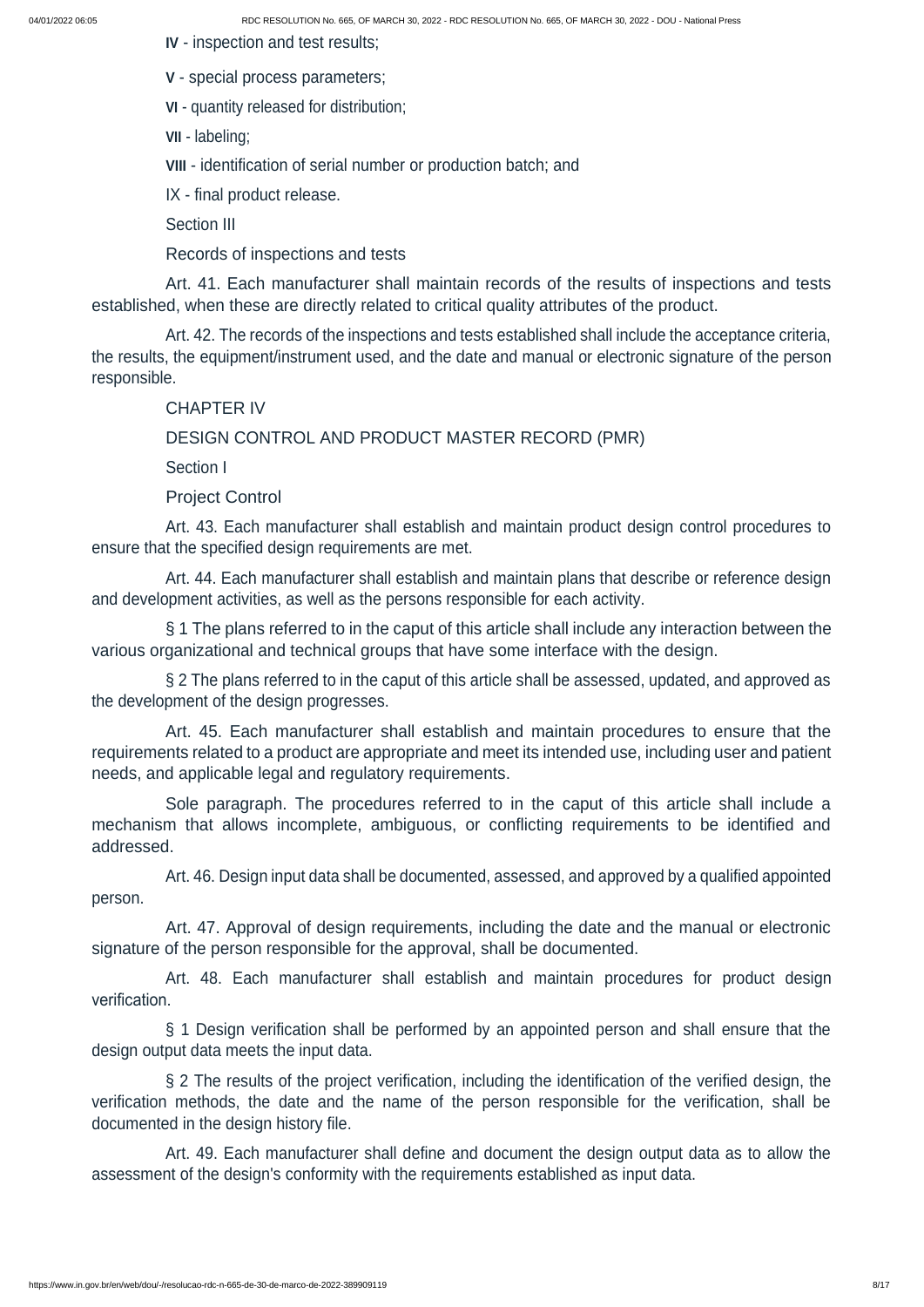§ 1 The design output data shall meet the input data requirements, include acceptance criteria, and identify design characteristics that are essential for the intended use of the product.

§ 2 The design output data shall be documented, reviewed, and approved prior to its release.

Art. 50. Each manufacturer shall establish and maintain procedures to ensure that assessments of design results are planned, conducted, and documented at the various stages of design development.

Sole paragraph. The procedures referred to in the caput of this article shall ensure that representatives of all functions directly related to the stage of the design being reviewed, as well as individuals from related areas, and the necessary specialists, are involved.

Art. 51. The results of the design review shall be documented in the design history file.

> Art. 52. Each manufacturer shall establish and maintain procedures to ensure that the product design

is correctly translated into production specifications.

Art. 53. Each manufacturer shall establish and maintain a procedure to validate the product design.

Art. 54. Design validation shall be performed under predetermined operating conditions, in the initial batch or unit production.

Art. 55. Design validation shall ensure that the product meets the user's needs and indication of use, and shall include product testing under real or simulated conditions of use.

Art. 56. Design validation shall include software validation, where appropriate.

Art. 57. The results of the design validation, including identification, methods, date and manual or electronic signature of those responsible, shall be documented in the design history file.

Art. 58. In design validation, stability studies shall be performed whenever applicable.

Art. 59. Each manufacturer shall ensure that the design is released for production only when it is approved by the persons appointed by the manufacturer.

§ 1 The appointed persons, mentioned in the caput of this article, shall review all records required for the design history file, in order to ensure that it is complete and that the final design is compatible with the approved plans, prior to its release.

§ 2 The release referred to in the caput of this article shall be documented, including the date and manual or electronic signature of the person responsible.

Art. 60. Each manufacturer shall establish and maintain procedures for identifying, documenting, validating, reviewing and approving design changes prior to their implementation, including a risk assessment within the risk management process.

Art. 61. Each manufacturer shall establish and maintain a design history file for each product.

Sole paragraph. The design history file shall contain or reference all records

necessary to demonstrate that the project was developed in accordance with the approved design plan and the requirements of this Resolution.

Section II

Product Master Record (PMR)

Art. 62. Each manufacturer shall maintain product master records (PMRs).

Art. 63. The PMR for each product type shall include or reference the following information: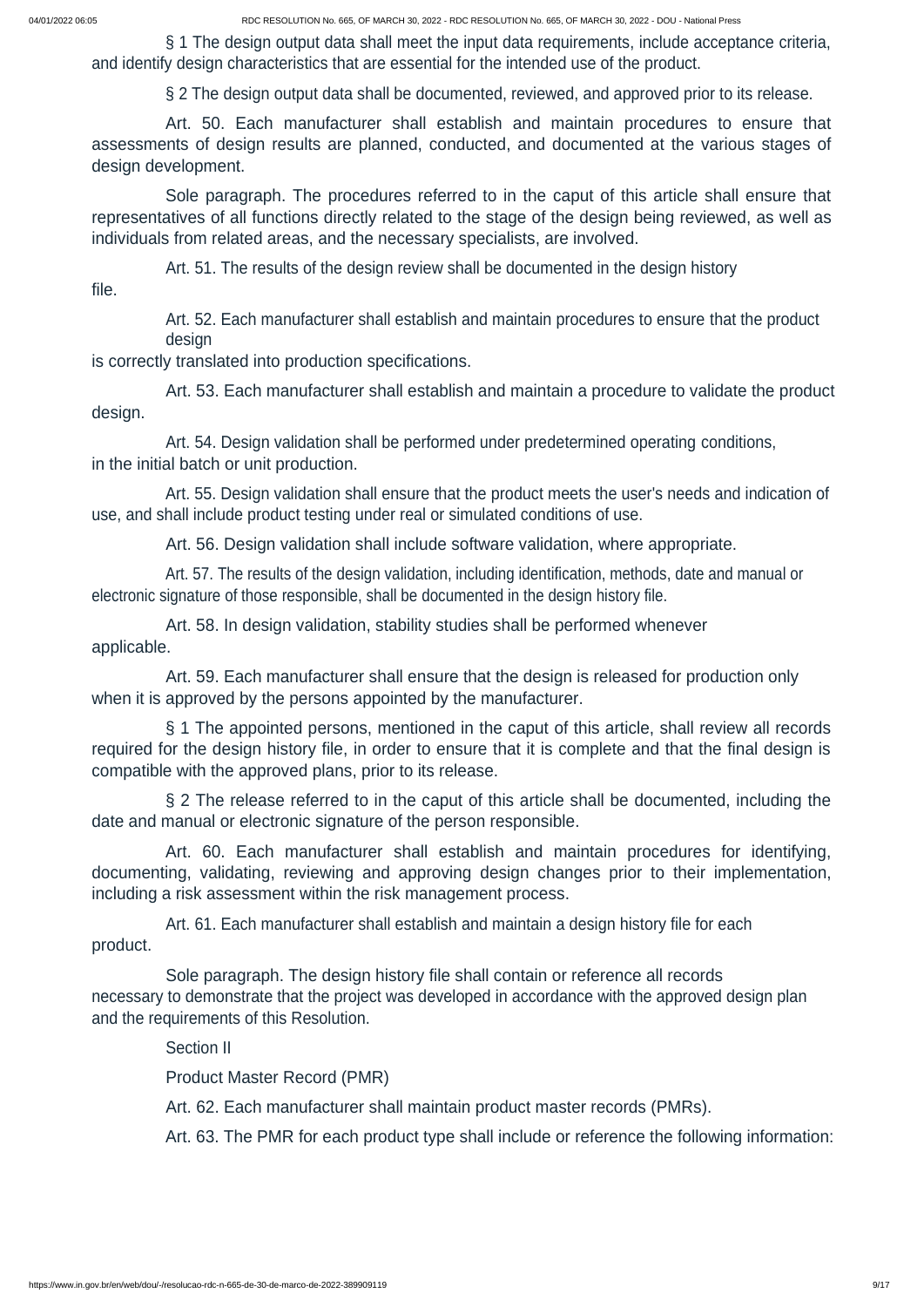<sup>I</sup> - product specifications, including their respective drawings, composition, formulation, component specifications, software design specifications and their source codes;

II - specifications of the production process, including specifications of infrastructure, equipment, production methods and instructions, and production environmental specifications;

III - packaging and labeling specifications, including methods and processes used;

IV - inspection and testing procedures, with the respective acceptance criteria; and

**V** - methods and procedures for installation, maintenance, and technical assistance.

CHAPTER V

PROCESS AND PRODUCTION CONTROLS

Section I General Requirements

Art. 64. Each manufacturer shall design, conduct, control, and monitor all production processes in order to ensure that the product is in conformity with its specifications.

Art. 65. Each manufacturer shall establish and maintain process control procedures that describe the process controls necessary to ensure conformity with product specifications.

Sole paragraph. Process controls shall be established at any stage where deviation from product specifications may occur as a result of the manufacturing process.

Art. 66. Process controls shall include:

<sup>I</sup> - documented instructions, standard operating procedures, and methods that define and control the manner of production, installation, and maintenance;

II - monitoring and control of process parameters;

III - conformity with technical rules, standards, or reference codes; and IV -

instructions for process start release.

Art. 67. The company's facilities shall be properly designed to: I - ensure adequate

flow of people;

II - provide for the performance of all operations; and

III - prevent mix-ups or contamination of components, manufacturing materials, intermediate and finished products, and ensure the proper handling of these materials.

Art. 68. Each manufacturer shall provide suitable environmental conditions for production operations in order to prevent contamination or other adverse effects on the product.

Sole paragraph. For the purposes of the provisions in the caput of this article, the correct functioning of the established environmental control systems shall be monitored, and the corresponding records shall be maintained.

Art. 69. Each manufacturer shall establish and maintain adequate cleaning and sanitization procedures and a schedule that meets the requirements of the manufacturing process specifications.

Sole paragraph. Each manufacturer shall ensure that the personnel involved understand

#### the cleaning and sanitization procedures.

Art. 70. Each manufacturer shall ensure that the personnel who are in contact with the product or its environment are clean, healthy, and appropriately dressed for the activity to be performed.

Art. 71. Any person who, by medical examination or by observation of supervisors, appears to be in a health condition that could affect the product, shall be removed from operations until the health condition is deemed adequate.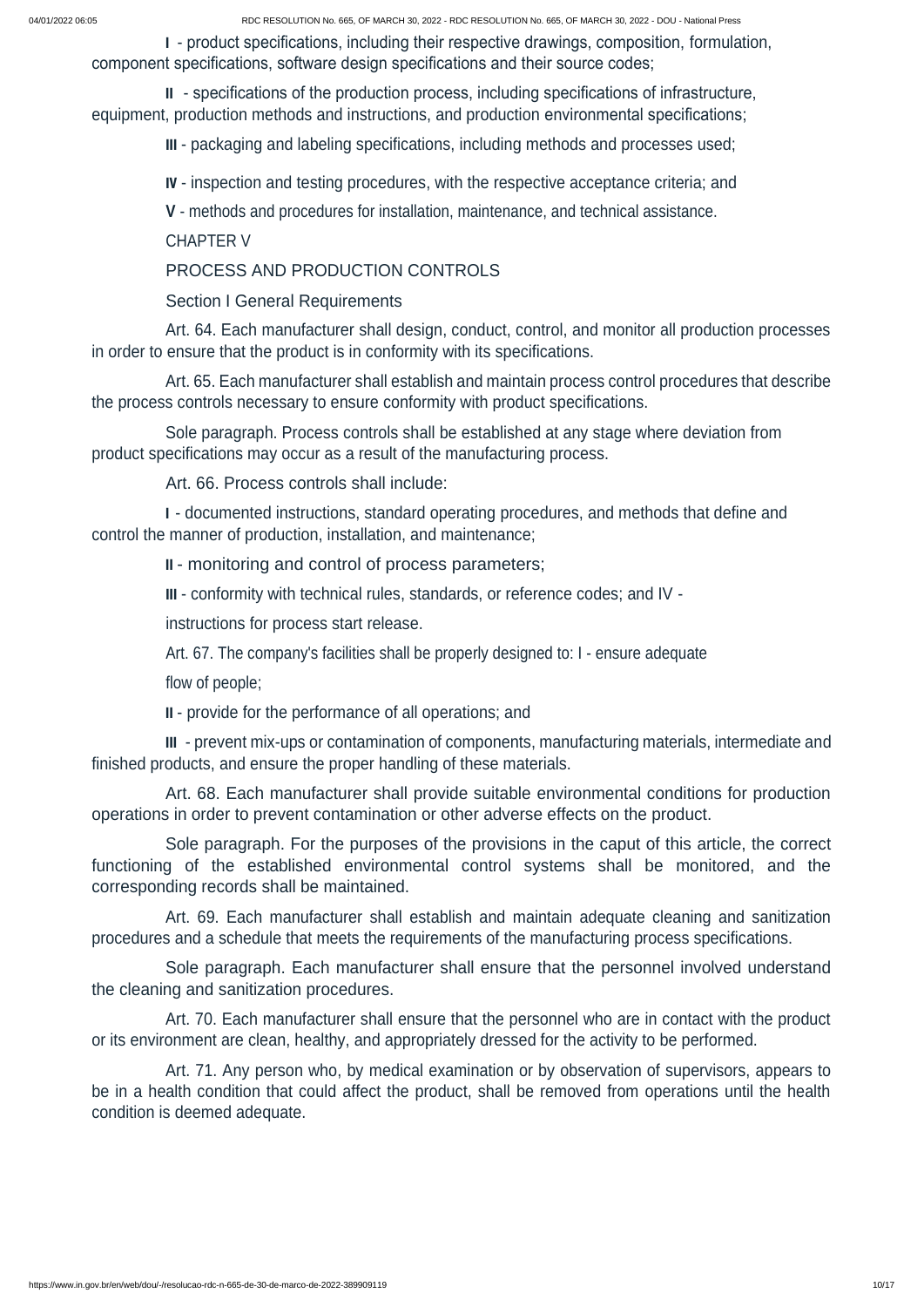Sole paragraph. Personnel shall be instructed to report to supervisors when they are in a health condition that could affect the product.

Art. 72. Each manufacturer shall limit the consumption of food and beverages to specific locations so as not to affect the production areas.

Art. 73. Each manufacturer shall establish and maintain procedures to prevent contamination of equipment, components, manufacturing materials, intermediate and finished products by cleaning and disinfecting materials, including hazardous substances or contaminants generated by the manufacturing process.

Art. 74. A pest control program shall be established, and it shall be ensured that whenever chemical agents are used, these agents do not affect the quality of the product.

Art. 75. The treatment and disposal of waste, chemical effluents, and byproducts shall occur according to the applicable legislation in force.

Art. 76. Biological safety standards shall be observed in cases where a biological hazard is present.

Art. 77. Each manufacturer shall ensure conformity with applicable standards related to workers' health, including the use of personal protective equipment, that are compatible with the work processes performed.

Art. 78. Each manufacturer shall ensure that all equipment used in the manufacturing process is suitable for its intended use and properly designed, constructed, and installed for ease of maintenance, adjustment, cleaning, and use.

Art. 79. Each manufacturer shall establish and maintain a program for maintenance, adjustments, and, when necessary, cleaning of the equipment to ensure that all manufacturing specifications are met.

Sole paragraph. The maintenance program shall be in a place easily accessible to the personnel in charge of maintenance and use of the equipment.

Art. 80. The maintenance activities shall be registered, with the date they took place and the identification of the people in charge.

Art. 81. Each manufacturer shall ensure that any acceptable tolerances or inherent limitations are posted in a visible location or near equipment that requires periodic adjustment, or are readily available to personnel in charge of such adjustments.

Art. 82. Each manufacturer shall establish and maintain procedures for the use and removal of manufacturing materials to ensure that these materials are removed from the product or limited to a specified amount that does not adversely affect the quality of the product.

Art. 83. Special processes shall be conducted according to established procedures and parameters to ensure conformity with specifications.

Sole paragraph. Critical parameters of special processes shall be monitored and recorded in the product history file.

Section II

Controls on packaging, labeling and instructions for use

Art. 84. Each manufacturer shall establish procedures for the packaging of products in order to protect the product from any alteration, damage, or contamination during the processing, storage, handling, and distribution stages.

Art. 85. Each manufacturer shall establish and maintain procedures to ensure the integrity and prevent accidental mixing of labels, instructions for use, packaging materials, or identification tags.

Art. 86. Each manufacturer shall ensure that labels are designed, printed and, where applicable, applied so that they remain legible and adhered to the product during processing, storage, handling, and use.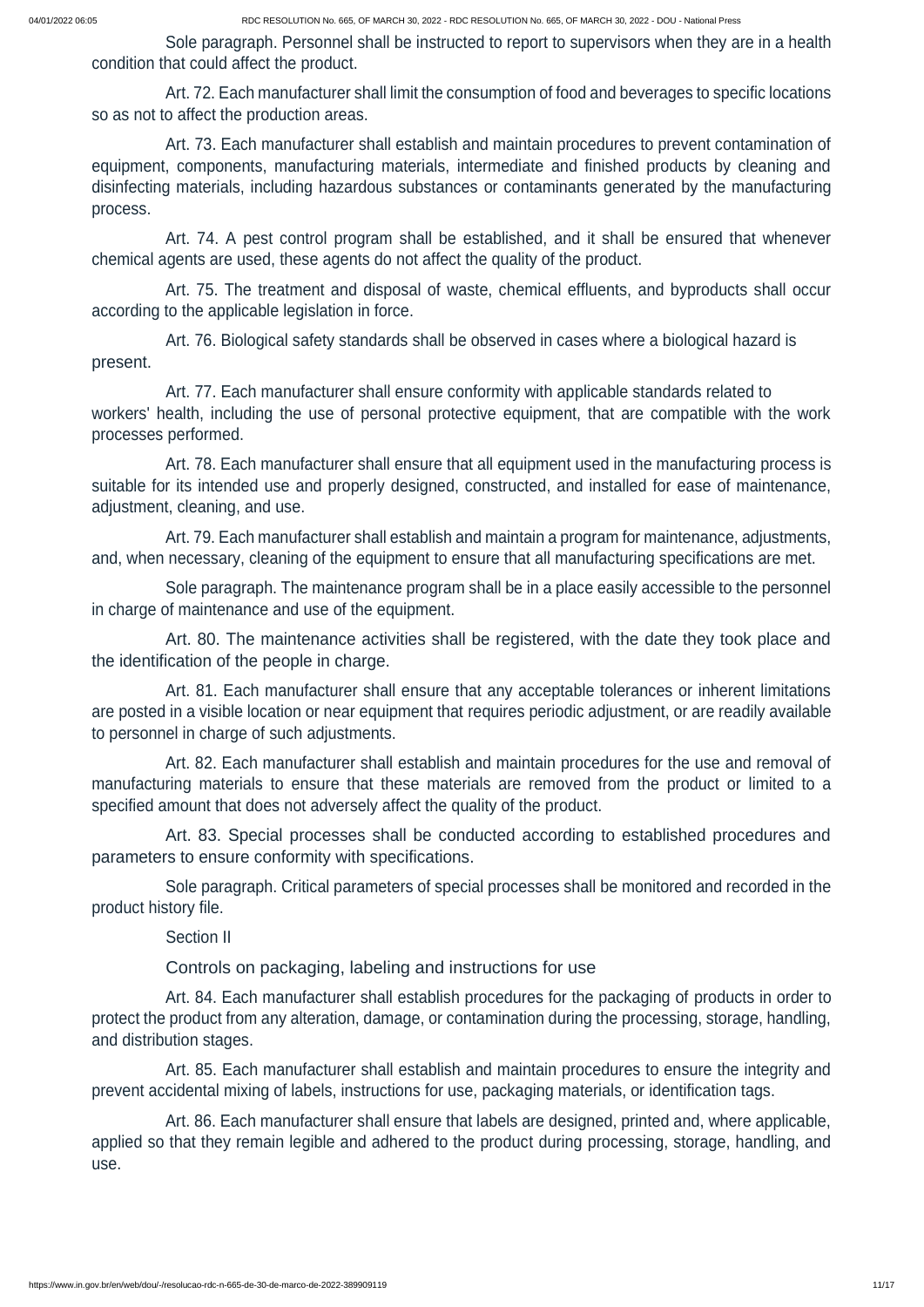Art. 87. Labels and instructions for use shall not be released for use until an authorized person has examined that they are in conformity with the information contained therein.

§ 2 In the case of importers, the documentation of the approval referred to in § 1 of this article can be registered in a document of its own instead of the product history file.

§ 1 Approval of labels and instructions for use shall be documented in the product history file, including date, name, and manual or electronic signature of the person responsible.

Section III Inspection and Testing

Art. 88. Each manufacturer shall establish and maintain procedures for inspection, tests, or other means of verification to ensure conformity with specified requirements throughout the manufacturing chain.

Art. 89. Conformity with specified requirements shall be assessed on the receipt of components and manufacturing materials, as well as at intermediate stages of production and upon final acceptance of the finished product.

§ 1 The results of the activities referred to in the caput of this article shall be documented, including their conclusion - acceptance or rejection.

§ 2 The authority and responsibility for performing the activities referred to in the caput of this article shall be defined by the manufacturer.

Art. 90. Components and manufacturing materials received, as well as components, intermediate products and returned products, shall not be used or processed until they their conformity with the established requirements have been verified.

Art. 91. Each manufacturer shall establish and maintain procedures for retaining components, manufacturing materials, intermediate products, and returned products until inspections, tests, or other established verifications have been performed and documented.

Art. 92. Finished products can only be released when the activities specified in the PMR have been completed and the associated documentation and data have been reviewed, by aan appointed person, to ensure that all acceptance criteria have been met.

Sole paragraph. The release of finished products shall be documented, including the date and manual or electronic signature of the person responsible.

Section IV

Test and measurement equipment

Art. 93. Each manufacturer shall ensure that all test and measurement equipment, including mechanical, automated, or electronic equipment, is suitable for its intended purpose and capable of producing valid results.

Art. 94. Each manufacturer shall establish and maintain procedures to ensure that the test and measurement equipment is routinely calibrated, inspected, and controlled.

Art. 95. Each manufacturer shall establish and maintain calibration procedures that include specific guidelines and limits for accuracy and precision, as well as prescriptions for corrective action when the limits for accuracy and precision are not met.

Art. 96. Calibration shall be performed by personnel with the necessary education, training,

practice, and experience.

Art. 97. Test and measurement equipment shall be identified as to provide for determining the calibration status.

Art. 98. Each manufacturer shall establish and maintain calibration standards for measurement equipment that are traceable to official national or international standards.

Sole paragraph. When no applicable calibration standard is available, the manufacturer shall establish and maintain its own standard.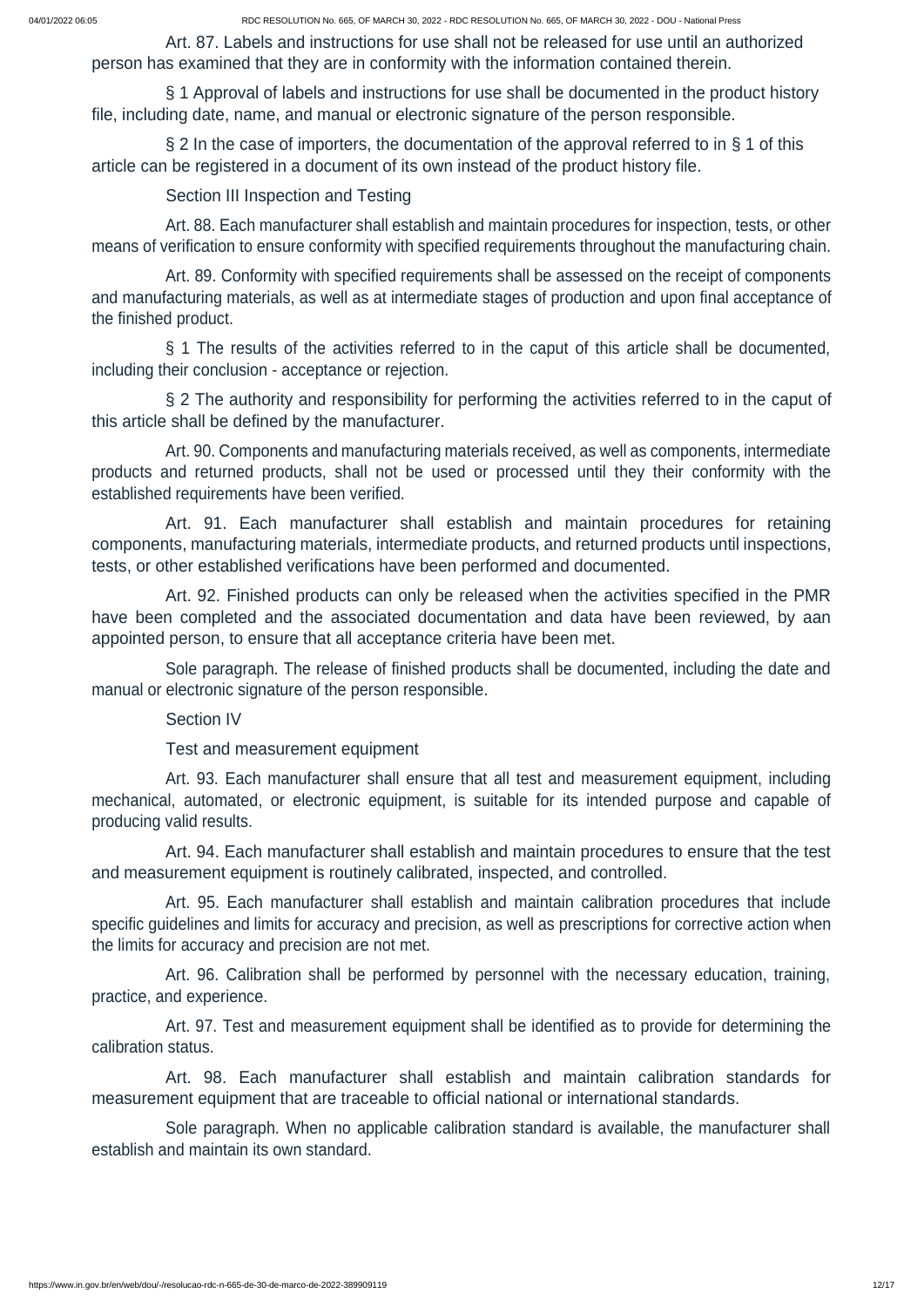Art. 99. Each manufacturer shall ensure the maintenance of records of the dates of calibration, measurements obtained, person in charge of such task, and the next date for this operation.

> § 1 The records mentioned in the caput of this article shall be maintained by the manufacturer.

§ 2 The records mentioned in the caput of this article shall be available to the personnel using the equipment and to those responsible for its calibration.

Art. 100. Each manufacturer shall establish and maintain procedures to ensure that the handling, preservation, and storage of test, inspection, and measurement equipment are performed as to preserve its accuracy and suitability for use.

Art. 101. Each manufacturer shall protect the inspection, test, and measurement facilities and equipment, including test hardware and software, from adjustments that could invalidate the calibration.

Art. 102. Each manufacturer shall establish procedures to assess the impact of previous measurement results when non-conformities in the measurement and test equipment are found, and the result of this assessment shall be documented.

Section V Validation

Art. 103. Special processes shall be validated according to previously established protocols and the results of the validations, including the date and identification of the person responsible for their approval, shall be recorded.

Art. 104. Analytical methods, ancillary process support or environmental control systems, automated computerized systems, and software that may adversely affect product quality or the quality system shall be validated.

Art. 105. Each manufacturer shall establish procedures to periodically verify its validated processes, analytical methods, ancillary process support or environmental control systems, automated computerized systems, and software and, where applicable, establish the frequency for revalidation.

Art. 106. Each manufacturer shall establish a change control procedure to control changes in ancillary systems, software, equipment, processes, methods, or other changes that could influence product quality, including a risk assessment within the risk management process.

§ 1 The procedure referred to in the caput of this article shall describe the actions to be taken, including, when applicable, the need for requalification or revalidation.

§ 2 The changes mentioned in the caput of this article shall be formally requested, documented, and approved prior to implementation.

CHAPTER VI

HANDLING, STORAGE, DISTRIBUTION AND TRACEABILITY

Section I

**Handling** 

Art. 107. Each manufacturer shall establish and maintain procedures to ensure that reversals (exchanges), damage, deterioration or other adverse effects affecting components, manufacturing materials, intermediate products, finished products and quality control samples do not

occur during any stage of handling.

Art. 108. Each manufacturer shall establish and maintain procedures to identify conformity of components, manufacturing materials, intermediate products and finished products, in order to ensure that only those duly approved are used or distributed.

Art. 109. The procedures mentioned in art. 107 and art. 108 of this Resolution shall ensure that components, manufacturing materials, intermediate products or finished products: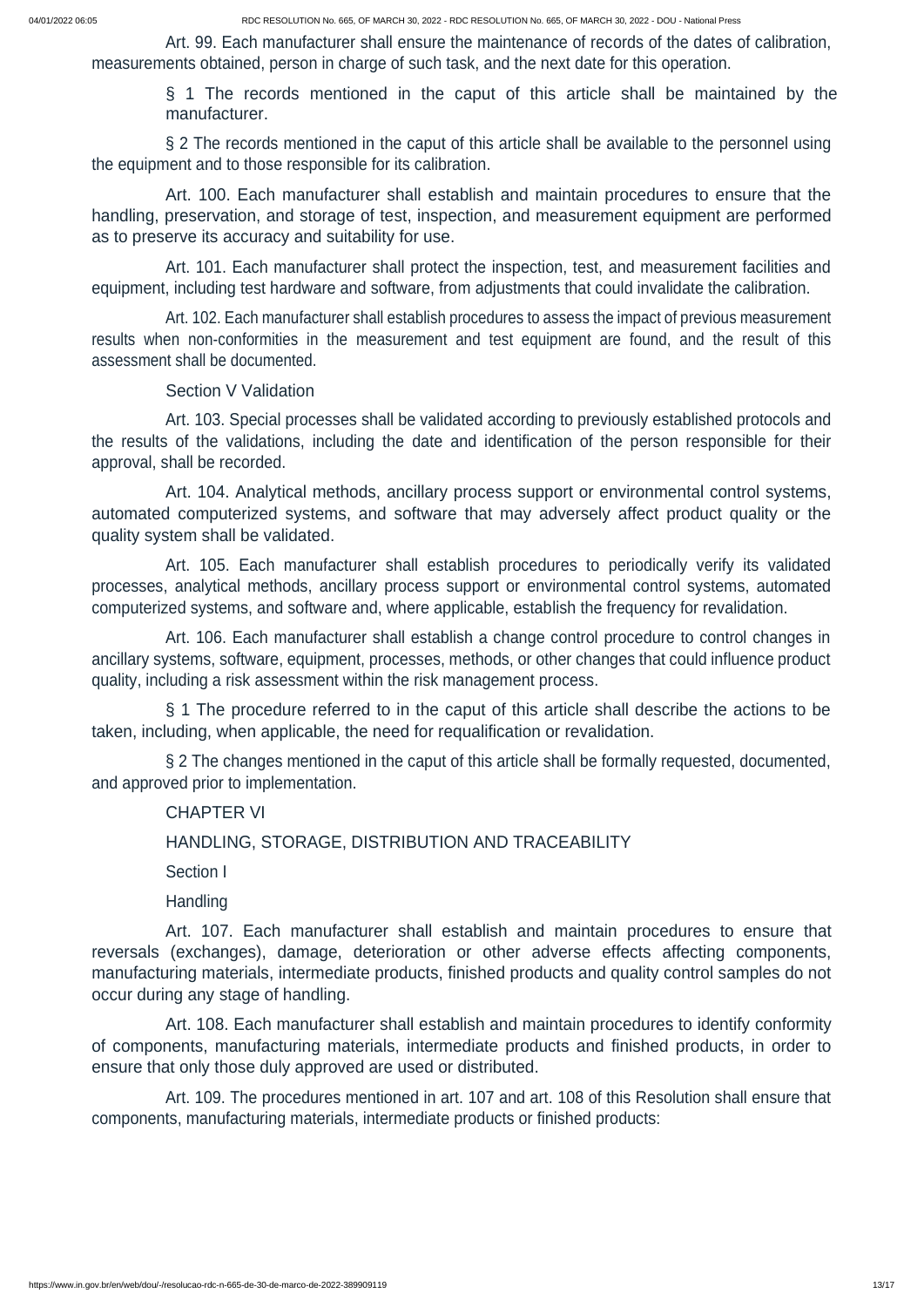<sup>I</sup> - are not used or distributed, when the quality or the condition of suitability for use deteriorates over time;

II - closest to their expiry date are distributed or used first; and III - are not distributed

or used when expired.

Section II

Storage and Distribution

Art. 110. Each manufacturer shall establish and maintain procedures for identifying components, manufacturing materials, intermediate products, finished products, and quality control samples, in order to prevent reversals (exchanges) during storage.

Art. 111. Components, manufacturing materials, intermediate products, finished products, and quality control samples shall be stored under physical and environmental conditions that prevent damage, deterioration, or other adverse effects during the period in which they remain in storage.

Art. 112. Each manufacturer shall maintain distribution records, which include or refer to:

<sup>I</sup> - name and address of the consignee;

II - identification and quantity of products shipped, with shipping date; and III -

any numerical control used for traceability.

Section III

Identification, traceability and non-conformities

Art. 113. Each manufacturer shall establish and maintain procedures for identifying components, manufacturing materials, intermediate products and finished products during all stages of storage, production, distribution and installation to avoid confusion and to ensure correct service of orders.

Art. 114. Each manufacturer shall identify each unit, batch, or shipping of products with a serial or batch number, and such identification shall be entered in the product history file.

Sole paragraph. Each manufacturer shall identify each unit, batch, or shipping of products with a serial or batch number, and such identification shall be entered in the product history file.

Art. 115. Each manufacturer shall establish and maintain procedures to ensure that components, manufacturing materials, intermediate products, finished products, and returned products, which are not in conformity with established requirements, are not inadvertently used or installed.

Sole paragraph. The procedures referred to in the caput of this article shall contain prescriptions for the identification, documentation, assessment, separation, and disposal of non-conforming components, manufacturing materials, intermediate products, and finished products.

Art. 116. The assessment of non-conforming components, manufacturing materials, intermediate products, and finished products shall include the need for investigation and notification of persons and/or organizations involved in the non-conformity.

Sole paragraph. The results of the assessments and any investigations referred to in the

#### caput of this article shall be recorded.

Art. 117. Responsibility for review and authority to dispose of non-conforming components, manufacturing materials, intermediate products, finished products, and returned products shall be defined.

Art. 118. The process of reviewing and disposing of non-conforming components, manufacturing materials, intermediate products, finished products, and returned products shall be described in an established procedure.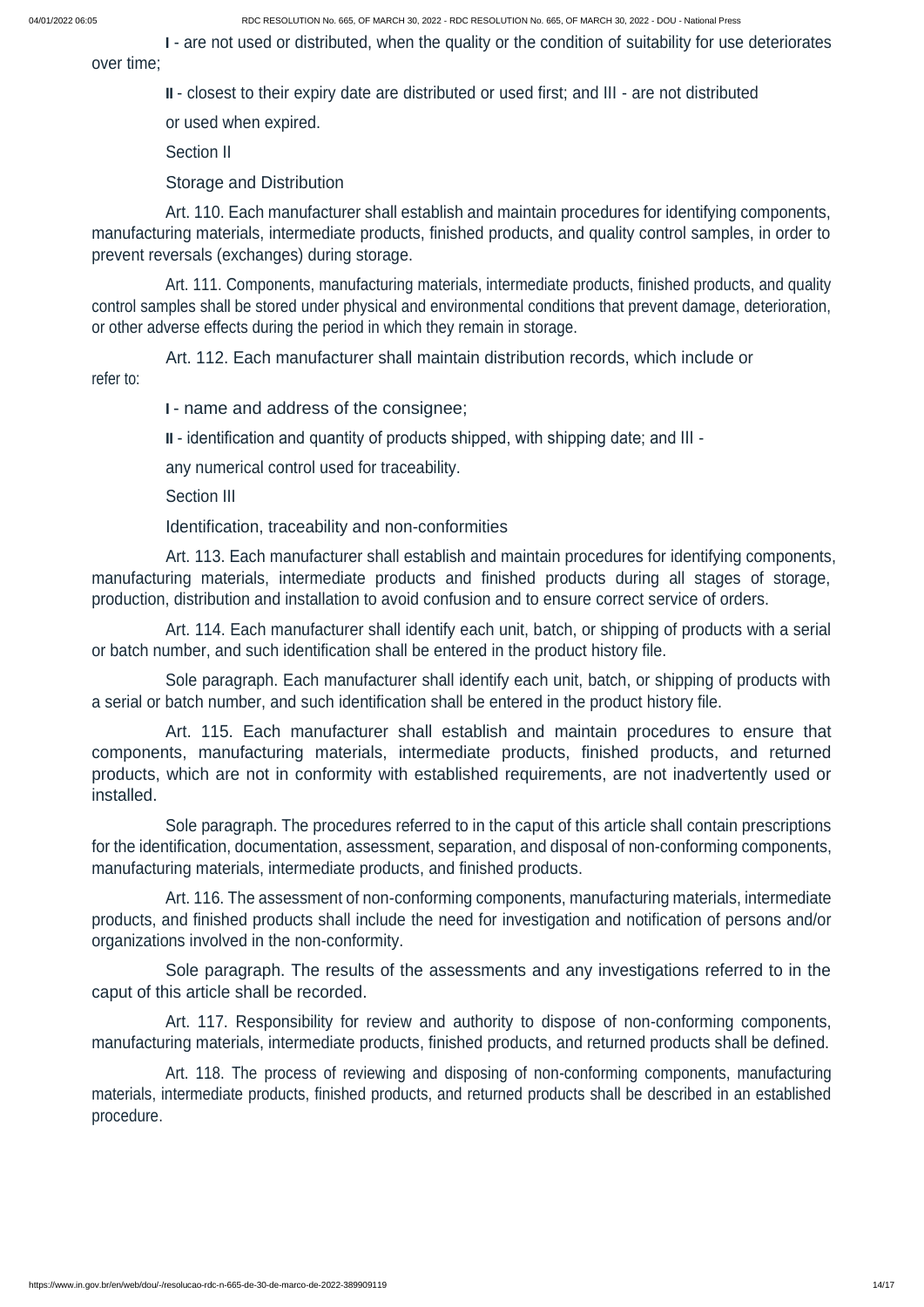§ 2 In case of authorization for the use of the products mentioned in the caput of this article, the decision shall be based on a technically justifiable risk assessment.

§ 1 The disposal of the products mentioned in the caput of this article shall be documented, and a record of the justification and manual or electronic signature of the person responsible for the disposal shall be maintained.

Art. 119. Each manufacturer shall establish and maintain procedures for the rework, reinspection, and re-assessment of intermediate or finished products after rework to ensure that they meet their original specifications.

Sole paragraph. The activities related to rework and re-assessment of the products referred to in the caput of this article, including problems arising from rework, shall be documented in the product history file.

CHAPTER VII

CORRECTIVE AND PREVENTIVE ACTIONS

Section I General Requirements

Art. 120. Each manufacturer shall establish and maintain procedures for:

<sup>I</sup> - analyzing processes, work operations, quality audit reports, quality records, technical assistance records, complaints, returned products, and other sources of quality data to identify existing and potential causes of non-conformities related to the product, process, or quality system;

§ 2 To meet the provisions of item IV of this article, any change made, when applicable, shall follow established change control procedures and validation protocols.

II - investigate the cause of non-conformities related to the product, process or quality system;

> III - identify and carry out the necessary actions to prevent the occurrence, correct what has happened, and

prevent the recurrence of non-conformities;

IV - verify or validate the effectiveness of the corrective action and ensure that it does not adversely affect the product;

<sup>V</sup> - record the activities related to corrective and preventive actions;

VI - ensure that information regarding quality problems or non-conforming products is properly disseminated to those directly involved in maintaining product quality or preventing such problems from occurring;

VII - submit relevant information regarding identified quality problems and preventive and corrective actions to the executive management for awareness and follow-up, as well as to the competent health authority, when applicable; and

VIII - determine the recall of products and other field actions relevant in the case of products already distributed.

§ 1 The analysis referred to in item I of this article shall be based on a valid statistical technique for detecting recurring quality problems, when applicable.

Section II

### Complaints Management

Art. 121. Each manufacturer shall establish and maintain procedures for receiving, examining, assessing, investigating and filing complaints, ensuring that:

<sup>I</sup> - complaints are received, documented, examined, assessed, investigated, and filed by a formally appointed unit;

II - complaints are notified to the competent health authority, when applicable;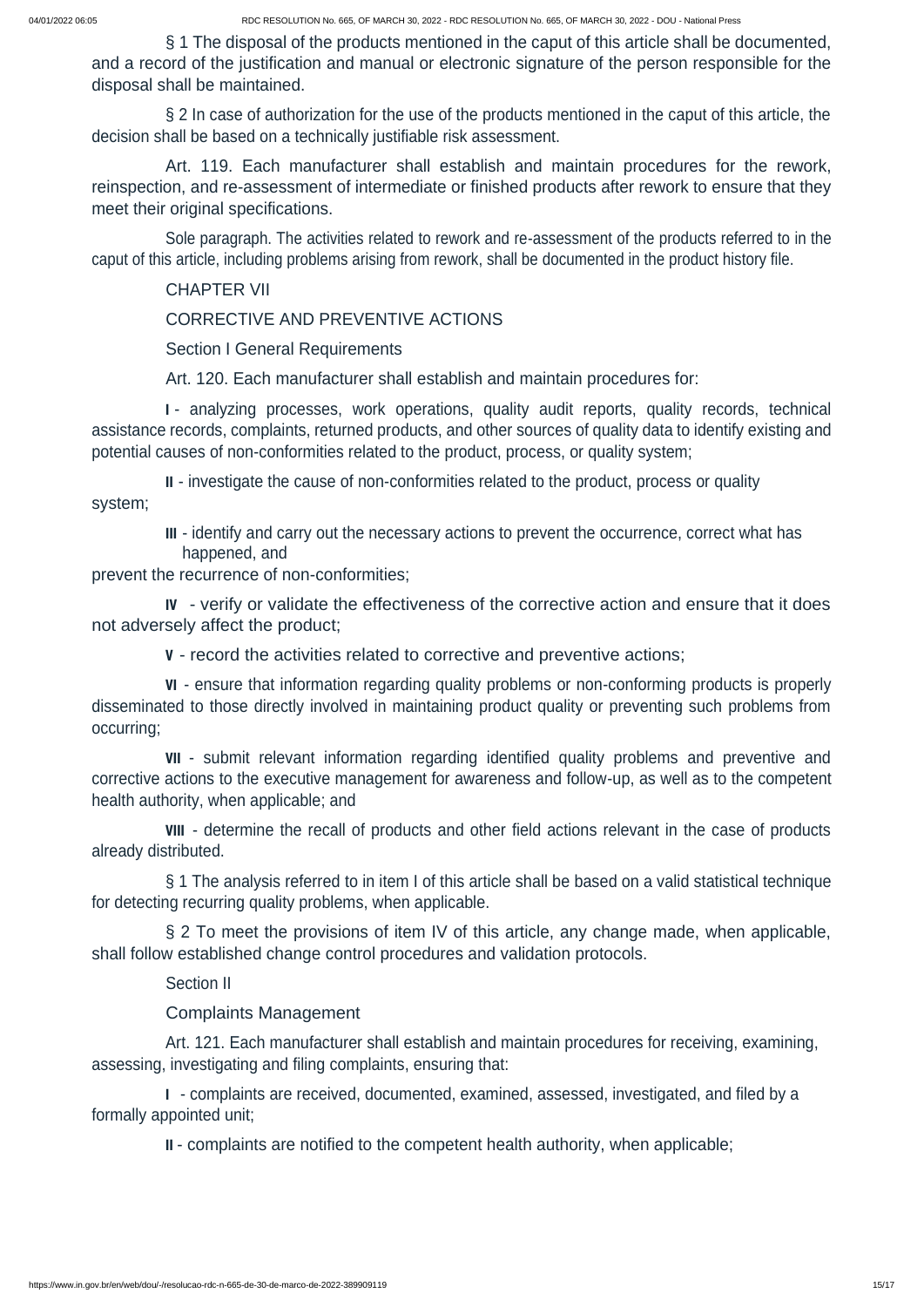III - complaints are examined to verify whether it is necessary to conduct an investigation;

IV - all complaints involving possible non-conformity of the product are examined, assessed and investigated;

<sup>V</sup> - records are maintained, when an investigation is conducted, containing the following information:

§ 1 When the investigation mentioned in item III of this article is not conducted, the unit shall record the reason why the investigation was not conducted and the name of those responsible for the decision not to investigate.

a) product name;

b) date of receipt of the complaint;

c) any control number used;

d) name, address and telephone number of the claimant;

e) nature of the complaint; and

f) date and results of the investigation, including actions taken.

§ 2 When any complaint referred to in item IV of this article is related to death, injury, or threat to the public health, it shall be immediately examined, assessed, and investigated.

Section III

Quality Audit

Art. 122. Each manufacturer shall conduct and document quality audits to assess conformity of the quality system with the established requirements.

Art. 123. Quality audits shall be conducted by people who are demonstrably trained, in accordance with established auditing procedures, but are not directly responsible for the matters being audited.

Sole paragraph. Those responsible for conducting the quality audit shall not be directly responsible for the matters being audited.

Art. 124. Those responsible for the audited areas shall be notified regarding any nonconformities identified.

CHAPTER VIII

# INSTALLATION AND TECHNICAL ASSISTANCE

Art. 125. Each manufacturer shall establish and maintain adequate instructions and procedures for the correct installation of the products.

Art. 126. At the time of installation of the product, by the manufacturer or its authorized representative, it shall be verified that the product operates according to established criteria.

Sole paragraph. The results of the verification referred to in the caput of this article shall be recorded.

Art. 127. Each manufacturer shall ensure that installation instructions and procedures are

distributed with the product, or are otherwise available to the person responsible for installing the product.

Art. 128. Each manufacturer shall establish and maintain procedures to ensure that finished products submitted to technical assistance by the manufacturer or its representative meet the specifications.

Art. 129. Each manufacturer shall establish and maintain procedures to ensure that technical assistance records are maintained and that they contain:

- <sup>I</sup> the product purpose of the service;
- II the control number used;